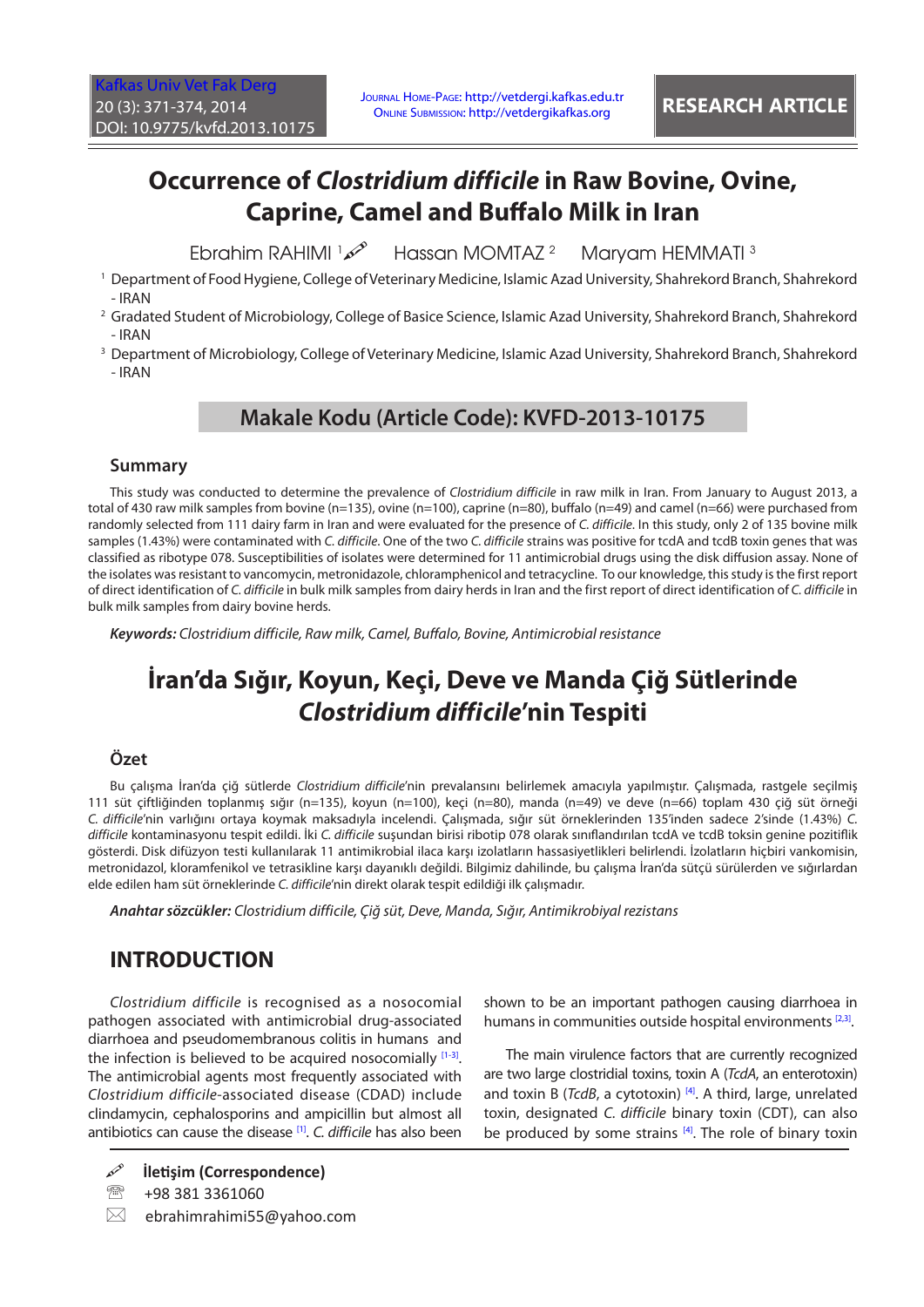in disease is currently unclear  $[3,5]$ , but there is information suggesting that this toxin may be clinically relevant  $[6]$ .

*C. difficile* also appears to be an important cause of enteric disease in a wide variety of animal species [\[7-10\]](#page-3-0), suggesting that animals and humans may share a common source [[11,12\].](#page-3-0) In accordance herewith, recent reports show a remarkable overlap between isolates from animals and humans <sup>[13]</sup>. Food animals are an important source of human enteropathogenic micro-organisms and can be spread to humans through consumption of foods of animal origin. In recent studies *C. difficile* has been isolated from food animals such as poultry, sheep, pigs, goats and cattle  $[8,14,15]$ .

Moreover, molecular typing of *C. difficile* isolates from calves and humans has shown similarities in PCR ribotypes from the two species including two PCR ribotypes associated with outbreaks of severe disease in humans [\[16\],](#page-3-0) suggesting that cattle or other animals may be reservoirs of *C. difficile* for humans.

The epidemiology of CDI in Iran is essentially unknown, and to the authors' knowledge, the prevalence rate of *C. difficile* in foodstuff in Iran has never been reported. The aim of this study was to determine the occurrence of *C. difficile* in raw cow, ovine, caprine, buffalo and camel milk in Iran.

## **MATERIAL and METHODS**

### *Sample Collection*

Overall, 111 bovine, ovine, caprine, buffalo and camel herds were randomly selected in Isfahan, Chaharmahal va Bakhtiari, Khuzestan provinces, Iran. From January to August 2013, a total of 135 bovine bulk milk samples from 36 commercial dairy herds, 100 and 80 ovine and caprine bulk milk samples from 31 and 19 sheep and goat breeding farms, herds 49 buffalo bulk milk samples from 13 dairy buffalo herds and 66 camel bulk milk samples from 12 dairy camel were collected. The animals whose milk samples collected for this study were clinically healthy and the milk samples showed normal physical (color, pH, and density) characteristics. The samples were immediately transported to the laboratory in a cooler with ice packs and were processed within 12 h of collection.

### *Isolation and Identification of C. difficile*

The samples were processed immediately upon arrival using aseptic techniques. The detection and isolation method used was based on the method described by Rodriguez-Palacios et al.<sup>[17]</sup> and de Boer et al.<sup>[18]</sup>. Briefly, 5 mL of each sample was transferred to 20 mL of *C. difficile* broth (CDB), containing *C. difficile* selective supplement (Oxoid SR0173) and 5% (v/v) defibrinated sheep blood. After incubation at 37°C for 10 to 15 days under anaerobic conditions 2 mL of the enrichment was added to 2 mL of 96% ethanol in a centrifuge tube and homogenized for 50

min on a shaker. After centrifugation (3800×g for 10 min), a loopful of material from the sediment was streaked onto *C. difficile* agar base (Oxoid CM0601) supplemented with an antibiotic supplement for the selective isolation of *C. difficile* (Oxoid SR0173) and 7% (v/v) defibrinated sheep blood and the plates were incubated for 48 h at 37°C, under anaerobic conditions. Three colonies per plate were subcultured onto tryptone soya agar (Oxoid CM0131) and tested by standard microbiological and biochemical procedures [\[8\].](#page-3-0) Crudely extracted DNA (boiling, 10 min) was used for PCR confirmation (housekeeping *tpi* gene detection), determination of toxin gene (*tcdA, tcdB* and *cdtB*), and PCR ribotyping of isolates as performed in previous studies [\[16,19\].](#page-3-0)

### *Antimicrobial susceptibility testing*

Antimicrobial susceptibility testing was performed by the Kirby–Bauer disc diffusion method using Mueller–Hinton agar (HiMedia Laboratories, Mumbai, India) according to the Clinical Laboratory Standards Institute<sup>[[20\]](#page-3-0)</sup> as has been previously described [\[8,10\].](#page-3-0) The antimicrobial agents tested and their corresponding concentrations were as follows: nalidixic acid (30 µg), ciprofloxacin (5 µg), erythromycin (15 µg), tetracycline (30 µg), doxycycline (30 µg), gentamicin (10 µg), metronidazol (5 µg), ampicillin (10 µg), chloramphenicol (30 µg), vancomycin (30 µg), and clindamycin (2  $\mu$ q). After incubating the inoculated plate for 48 h at 37 $\degree$ C, under anaerobic conditions, the susceptibility of the *C. difficile* to each antimicrobial agent was measured and the results were interpreted in accordance with interpretive criteria provided by CLSI<sup>[20]</sup>.

# **RESULTS**

In the present study, a total of 430 bulk milk samples from 111 dairy bovine, ovine, caprine, buffalo and camel herds in Isfahan, Chaharmahal va Bakhtiari and Khuzestan provinces of Iran were tested for *C. difficile*. In this study, 2 of 135 (1.48%) bovine milk samples were positive *[\(Table 1\)](#page-2-0)*. The positive samples were from 1 of 36 (2.78%) commercial dairy herds *[\(Fig. 1\)](#page-2-0)*. One of the *C. difficile* isolated was positive for *tcdA* and *tcdB* toxin genes and was classified as ribotype 078.

All 100 ovine bulk milk samples from 31 sheep breeding farms, 80 caprine bulk milk samples from 19 goat breeding farms, 49 buffalo bulk milk samples from 13 buffalo breeding farms and 66 camel bulk milk samples from 12 camel breeding farms were negative.

In this study, the antimicrobial resistance pattern of two *C. difficile* isolates was tested to 11 antimicrobial agents *([Table 2\)](#page-2-0)*. All two isolates were resistant to clindomycin, gentamycin and nalidixic acid. No resistance to chloramphenicol, metronidazole, tetracycline and vancomycin was observed.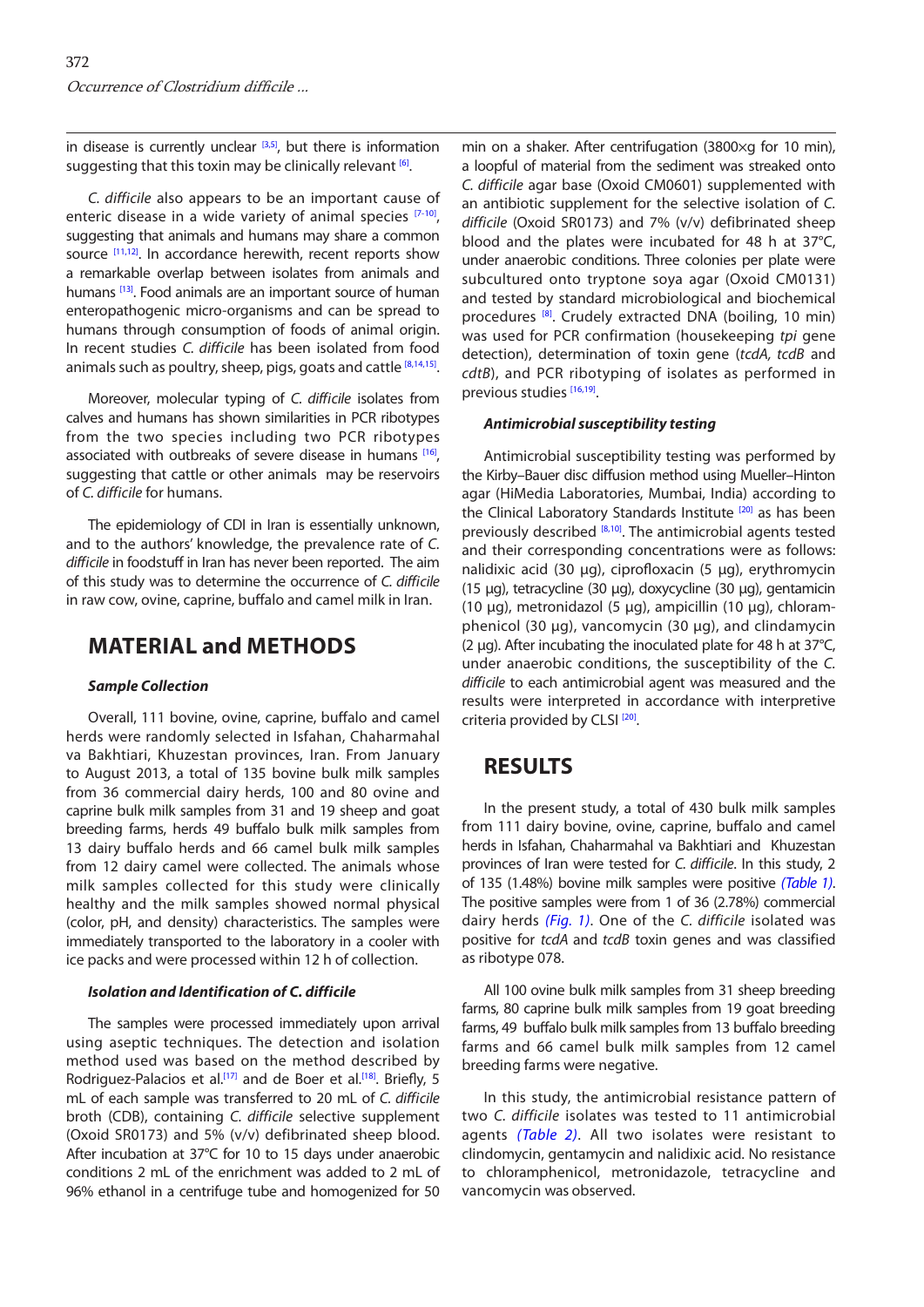<span id="page-2-0"></span>

| Table 1. Prevalence of Clostridium difficile detected in bovine, ovine, caprine, camel and buffalo milk samples<br>Tablo 1. Siğır, koyun, keçi, deve ve manda süt örneklerinde tespit edilen Clostridium difficile prevalansı |                       |                                          |                                            |                          |                          |                     |  |  |  |
|-------------------------------------------------------------------------------------------------------------------------------------------------------------------------------------------------------------------------------|-----------------------|------------------------------------------|--------------------------------------------|--------------------------|--------------------------|---------------------|--|--|--|
| <b>Meat Sample</b>                                                                                                                                                                                                            | <b>No. of Samples</b> | No. of C. difficile<br>-Positive Samples | <b>No. of Isolates Positive for Toxins</b> |                          |                          |                     |  |  |  |
|                                                                                                                                                                                                                               |                       |                                          | tcdA                                       | tcdB                     | cdtB                     | <b>Ribotype 078</b> |  |  |  |
| <b>Bovine</b>                                                                                                                                                                                                                 | 135                   | 2(1.48%)                                 |                                            |                          |                          |                     |  |  |  |
| Ovine                                                                                                                                                                                                                         | 100                   | $0(0.0\%)$                               |                                            |                          |                          |                     |  |  |  |
| Caprine                                                                                                                                                                                                                       | 80                    | $0(0.0\%)$                               |                                            | $\overline{\phantom{0}}$ | $\overline{\phantom{0}}$ |                     |  |  |  |
| <b>Buffalo</b>                                                                                                                                                                                                                | 49                    | $0(0.0\%)$                               |                                            |                          |                          |                     |  |  |  |
| Camel                                                                                                                                                                                                                         | 66                    | $0(0.0\%)$                               |                                            |                          |                          |                     |  |  |  |
| Total                                                                                                                                                                                                                         | 430                   | 2(0.47%)                                 |                                            |                          |                          |                     |  |  |  |



**Fig 1.** Electropherogram of the amplification products of the polymerase chain reaction (PCR) assay. M, 100 bp DNA ladder; lane 1, negative control (NC); lane 2, positive control (PC); lanes 3 and 4, *Clostridium difficile* positive milk samples

**Şekil 1.** Zincirleme Polimeraz Reaksiyonunda amplifikasyon ürünlerinin elektroferogramı. M, 100 bp DNA merdiveni; sütun 1, negatif kontrol (NC); sütun 2, pozitif kontrol (PC); sütun 3 ve 4, *Clostridium difficile* pozitif süt örnekleri

*Table 2. Antimicrobial resistance of two Clostridium difficile isolated from raw milk*

| Tablo 2. Çiğ sütlerden izole edilen 2 Clostridium difficile'nin antimikrobiyal |  |  |
|--------------------------------------------------------------------------------|--|--|
| rezistansı                                                                     |  |  |
|                                                                                |  |  |

| <b>Antimicrobial agent</b> | <b>Sensitive</b> | <b>Intermediate</b> | <b>Resistant</b> |
|----------------------------|------------------|---------------------|------------------|
| Ampicillin                 | $0(0.0\%)$       | $1(50.0\%)$         | $1(50.0\%)$      |
| Chloramphenicol            | $2(0.0\%)$       | $0(0.0\%)$          | $0(0.0\%)$       |
| Ciprofloxacin              | $1(50.0\%)$      | $1(50.0\%)$         | $0(0.0\%)$       |
| Clindamycin                | $0(0.0\%)$       | $0(0.0\%)$          | $2(100\%)$       |
| Doxycycline                | $1(50.0\%)$      | $1(50.0\%)$         | $0(0.0\%)$       |
| Erythromycin               | $1(50.0\%)$      | $1(50.0\%)$         | $0(0.0\%)$       |
| Gentamicin                 | $0(0.0\%)$       | $0(0.0\%)$          | $2(100\%)$       |
| Metronidazole              | $2(100\%)$       | $0(0.0\%)$          | $0(0.0\%)$       |
| Nalidixic acid             | $0(0.0\%)$       | $0(0.0\%)$          | $2(100\%)$       |
| Tetracycline               | $2(100\%)$       | $0(0.0\%)$          | $0(0.0\%)$       |
| Vancomycin                 | $2(100\%)$       | $0(0.0\%)$          | $0(0.0\%)$       |

## **DISCUSSION**

Recent reports indicate that a large proportion of CDAD are not linked to recent antibiotic therapy, older age, significant comorbidity or previous hospitalization. Possible community sources for CDAD include animals and food, and therefore a surveillance study on the prevalence of *C. difficile* in MILK was performed. In total, only 2 of 430

raw milk samples (0.47%) were found to be contaminated with *C. difficile*. The positive samples were from 2 of 135 (1.48%) bovine milk samples. This result is similar to a recent report in Austria that showed, all 50 raw bulk milk samples were negative for *C. difficile* [\[21\].](#page-3-0) The results of this study show that raw milk is not an important source for *C. difficile* infection. Nevertheless, it could also indicate that the extent of *C. difficile* contamination is below the detection limit of the method used. In a recently published Swedish study, the total spore count in milk varied between 10<sup>2</sup> and  $2\times10^2$  spores per litre of raw milk  $^{[22]}$ . Since the mass of spores originated from aerobic spore formers or clostridia species other than *C. difficile*, the negative results could also be explained by the very low number that was likely to be present, or even suboptimal culture conditions.

The source of *C. difficile* in food products is unclear. Contamination of milk might be due to *C. difficile* residing in the gastro-intestinal tract of animals, but could also originate from the hands of personnel during milking, milk processing equipment. The prolonged survival of *C. difficile* spores in the environment increases the possibilities for contamination of animals and foods.

One of the *C. difficile* isolated in this study that were positive for *tcdA* and *tcdB* toxin genes was classified as ribotype 078. Similar results were reported in other studies <sup>[\[7,23\]](#page-3-0)</sup>. Ribotype 078 has been associated with hyper-virulent properties [\[13\],](#page-3-0) a toxin regulatory gene, and which is